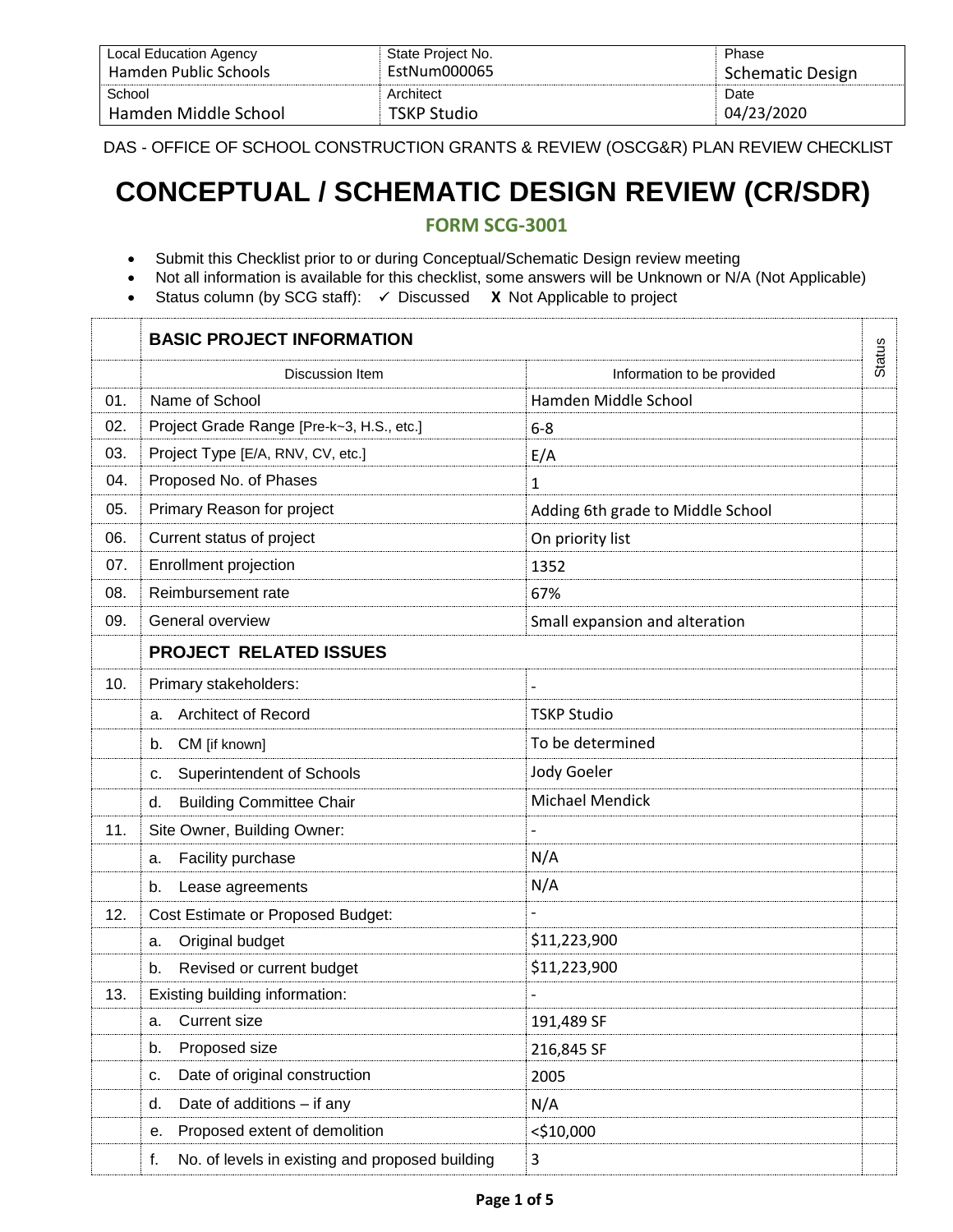|     | <b>GRANT RELATED ISSUES</b>                                                                                  |                                                   |  |
|-----|--------------------------------------------------------------------------------------------------------------|---------------------------------------------------|--|
| 14. | Grant Application FORM SCG-049 submission date:                                                              | 06/18/2019                                        |  |
|     | Project duration to date<br>a.                                                                               | Grant request yet to be approved by Legislature   |  |
| 15. | <b>Resolutions</b>                                                                                           | Superintendent 5/22/19; Bldg. Comm. 5/22/2019     |  |
| 16. | Referendum                                                                                                   | N/A                                               |  |
| 17. | Most recent state grant funding and project type                                                             | N/A                                               |  |
| 18. | Any or all other state grant funding                                                                         | N/A                                               |  |
| 19. | Other grant funding sources or project funding                                                               | N/A                                               |  |
| 20. | Fees or project costs to date                                                                                | N/A                                               |  |
| 21. | Full day kindergarten or school readiness bonus                                                              | None                                              |  |
| 22. | Space standards issues                                                                                       | None                                              |  |
|     | <b>SITE RELATED ISSUES</b>                                                                                   |                                                   |  |
| 23. | Size of site                                                                                                 | 78.6 acres                                        |  |
| 24. | Topography of site                                                                                           |                                                   |  |
| 25. | Wetlands or watercourses - if any                                                                            | <b>Yes</b>                                        |  |
| 26. | U/G storage tanks                                                                                            | None                                              |  |
| 27. | Water Supply information:                                                                                    | RWA - Town of Hamden                              |  |
|     | a. FORM SCG-5500: School Water System Evaluation                                                             |                                                   |  |
| 28. | Septic systems or sewage disposal issues                                                                     | None, capacity to be confirmed by local authority |  |
| 29. | Utility connections: [Gas, Water, Electric, Sewage, Data]                                                    |                                                   |  |
|     | Current locations and availability<br>а.                                                                     | No new utility runs                               |  |
|     | Proposed locations and availability<br>b.                                                                    | N/A                                               |  |
| 30. | ADA compliance and accessible route issues                                                                   | None                                              |  |
| 31. | No parking fire lane striping & signage requirements<br>[Sign-off from fire marshal required at PCR meeting] | No change to existing striping                    |  |
| 32. | Fencing                                                                                                      | No change                                         |  |
| 33. | OAF: Ballfields, track, etc. - relocation or new                                                             | None                                              |  |
| 34. | Staging areas for contractors                                                                                | To be provided                                    |  |
| 35. | Drainage and water retention                                                                                 | Replacement of SW routing under parking           |  |
| 36. | Playscapes                                                                                                   | None                                              |  |
| 37. | Photo Voltaic [P/V] installations or proposals                                                               | No change to existing array                       |  |
| 38. | Photometric information                                                                                      | N/A                                               |  |
| 39. | IWWC input or meeting dates / requirements:                                                                  | To be determined                                  |  |
|     | 100 & 500 year floodplain issues<br>a.                                                                       | To be determined                                  |  |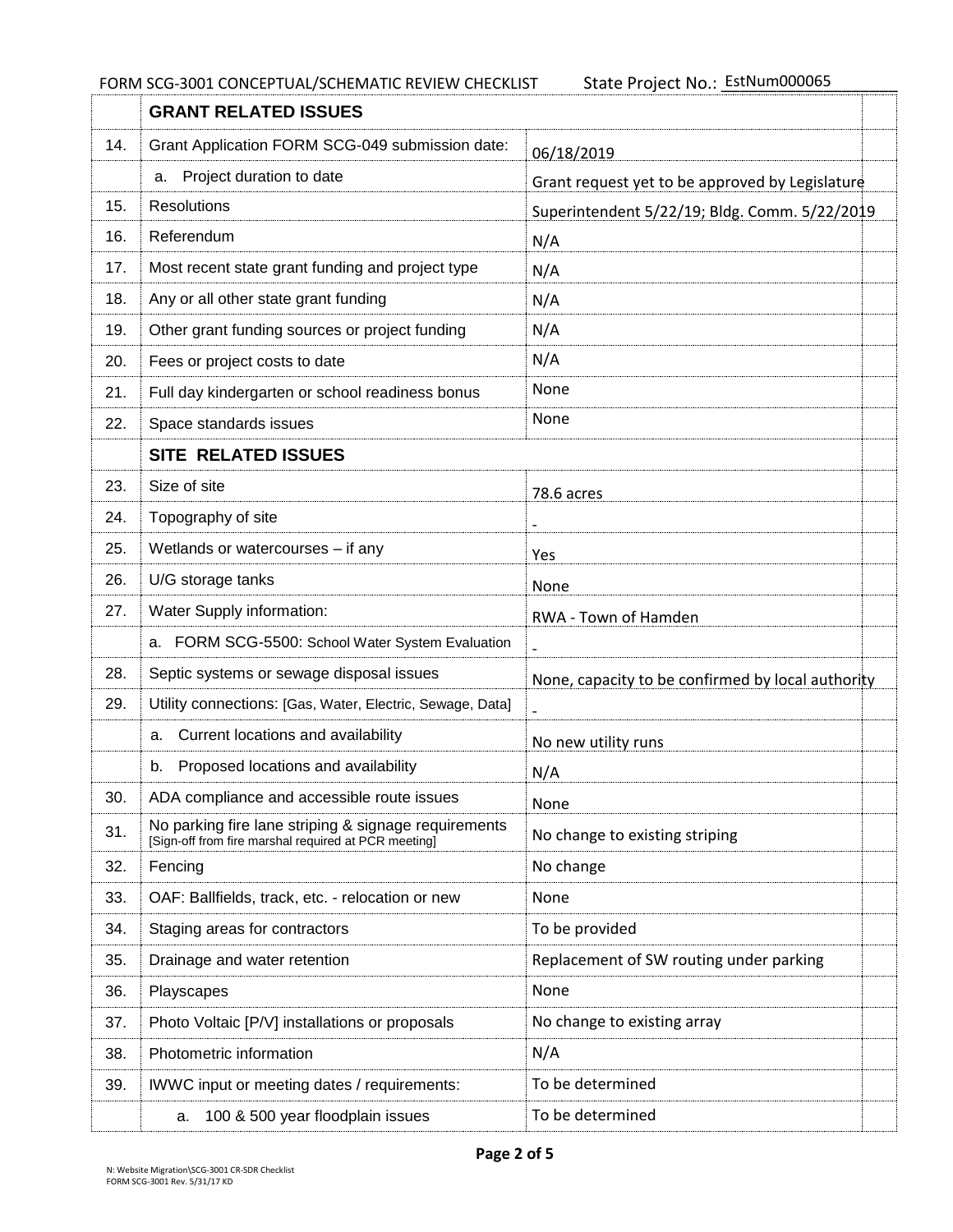## FORM SCG-3001 CONCEPTUAL/SCHEMATIC REVIEW CHECKLIST

State Project No.: EstNum000065

| 40. | P&Z input or meeting dates / requirements                                                    | To be determined                          |  |
|-----|----------------------------------------------------------------------------------------------|-------------------------------------------|--|
| 41. | Army Corp of engineers input or similar                                                      | none                                      |  |
|     | <b>CONSTRUCTION RELATED ISSUES</b>                                                           |                                           |  |
| 42. | Proposed Construction Type [IIB, IIIB, etc.]                                                 | 11A                                       |  |
| 43. | Size / SF of proposed additions                                                              | 10,900 SF/25,400 SF                       |  |
| 44. | Fully Automatic Fire Suppression:                                                            |                                           |  |
|     | Current<br>a.                                                                                | Yes                                       |  |
|     | Proposed<br>b.                                                                               | Yes                                       |  |
|     | Sprinkler issues [Fire pump, stg tanks, city mains]<br>c.                                    | Extension of existing system on fire pump |  |
|     | FACP - location, expansion or replacement<br>d.                                              | Replacement                               |  |
| 45. | A/C proposed - extent                                                                        | Full AC                                   |  |
| 46. | ADA compliance issues                                                                        | None                                      |  |
| 47. | Vertical transportation or Elevators                                                         | New elevator in Addition                  |  |
| 48. | Mezzanines - existing or proposed                                                            | None                                      |  |
| 49. | SSIC requirements: [meetings w/ police, fire, building<br>committee, security vendors, etc.] |                                           |  |
|     | Current<br>a.                                                                                | none                                      |  |
|     | Proposed<br>b.                                                                               | revised entrance lobby and sally-port     |  |
| 50. | <b>Emergency Shelter provisions</b>                                                          | none                                      |  |
| 51. | Heating source: [gas, fuel oil, dual fuel, other]                                            |                                           |  |
|     | a. Boilers [Hydronic, Radiant floors, other]                                                 | Existing gas-fired to remain              |  |
|     | b. RTU's, Split systems, Chilled Beams                                                       | Stand-alone, roof-top gas-fired units     |  |
|     | c. Geo-thermal, other                                                                        | None                                      |  |
| 52. | Electrical systems:                                                                          | Extension of existing service             |  |
|     | a. Relocated service to building, or New service                                             | UI                                        |  |
|     | b. Supplier [U.I., Eversource, Other]                                                        | No change                                 |  |
| 53. | Generator requirements                                                                       | N/A                                       |  |
| 54. | Locker replacement                                                                           | New lockers to serve added 6th grade      |  |
| 55. | Auditorium:                                                                                  |                                           |  |
|     | Stage or Platform<br>а.                                                                      | Existing to remain                        |  |
|     | <b>Curtains or Proscenium</b><br>b.                                                          | Existing to remain                        |  |
|     | Lighting<br>с.                                                                               | Existing to remain                        |  |
|     | Catwalks, sound booth and sound systems<br>d.                                                | Existing to remain                        |  |
| 56. | Gymnasium:                                                                                   |                                           |  |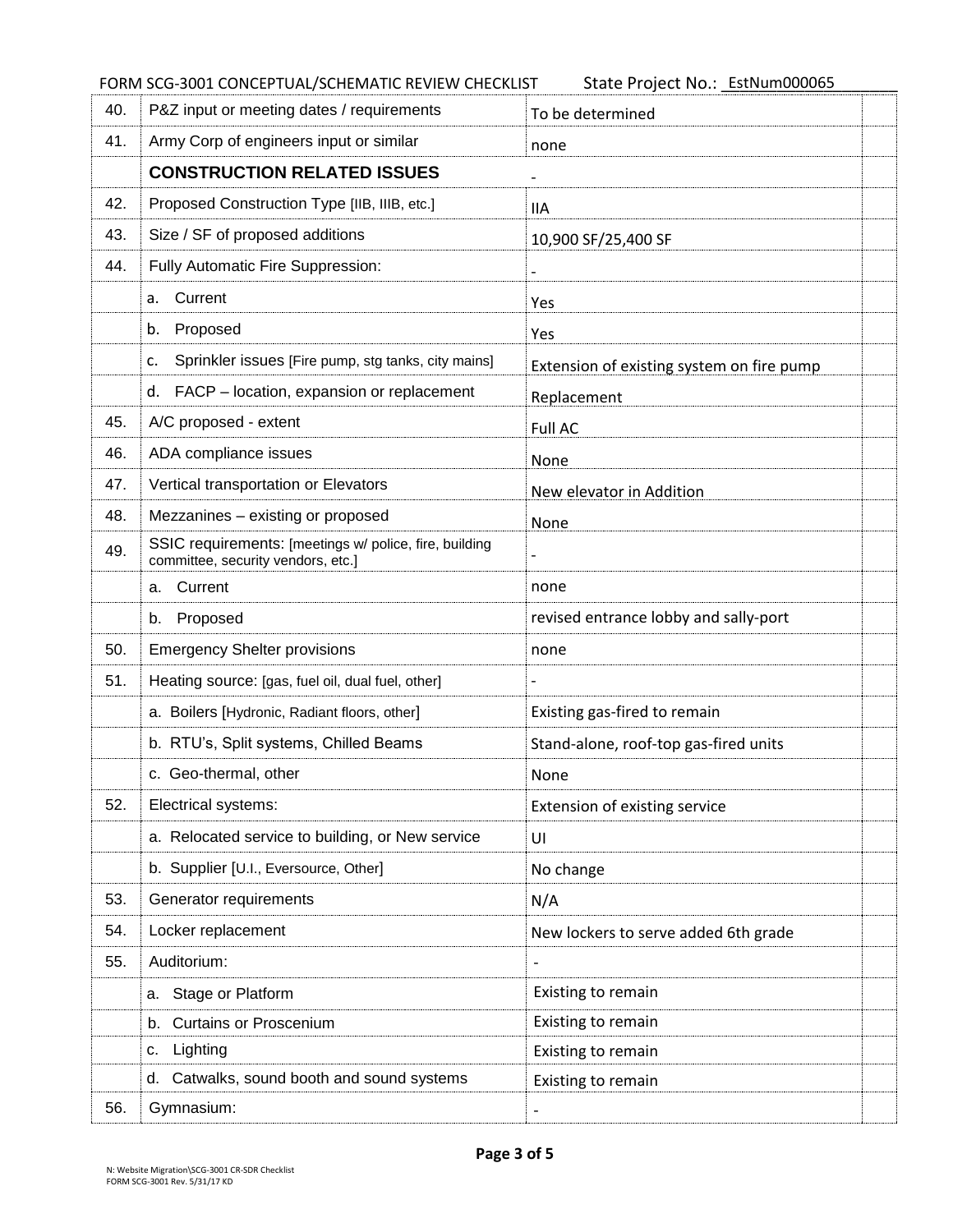FORM SCG-3001 CONCEPTUAL/SCHEMATIC REVIEW CHECKLIST

State Project No.: EstNum000065

|                                                | a. Floor material                                                                                                                                                                                              | Sports flooring                           |  |
|------------------------------------------------|----------------------------------------------------------------------------------------------------------------------------------------------------------------------------------------------------------------|-------------------------------------------|--|
|                                                | b. Seating                                                                                                                                                                                                     | None                                      |  |
| 57.                                            | Courtyards, plazas or special features                                                                                                                                                                         | N/A                                       |  |
| 58.                                            | Kitchen & Food Service issues / requirements:                                                                                                                                                                  |                                           |  |
|                                                | a. Grease & Oil separator                                                                                                                                                                                      | Existing to be relocated                  |  |
|                                                | b. Culinary program issues                                                                                                                                                                                     | Expanded serving and seating              |  |
|                                                | c. Venting and fire suppression                                                                                                                                                                                | Existing to remain                        |  |
| 59.                                            | <b>Environmental Issues:</b>                                                                                                                                                                                   |                                           |  |
|                                                | a. Phase I environmental assessment                                                                                                                                                                            | N/A                                       |  |
|                                                | b. Phase II / III environmental assessment                                                                                                                                                                     | N/A                                       |  |
| 60.                                            | Other known or expected environmental issues                                                                                                                                                                   | None                                      |  |
| 61.                                            | Radon testing or radon map evaluation                                                                                                                                                                          | Passive radon system under slab           |  |
| 62.                                            | Asbestos - including classroom sink bowls                                                                                                                                                                      | N/A                                       |  |
| 63.                                            | Lead                                                                                                                                                                                                           | N/A                                       |  |
| 64.                                            | PCB's                                                                                                                                                                                                          | N/A                                       |  |
| 65.                                            | Tunnels, Basements or Crawl Spaces                                                                                                                                                                             | Partial lower level                       |  |
| 66.                                            | Roof                                                                                                                                                                                                           | Single-ply fully adhered membrane         |  |
| 67.                                            | Boiler rooms:                                                                                                                                                                                                  |                                           |  |
|                                                | a. Existing to remain or new                                                                                                                                                                                   | Existing gas-fired boilers to remain      |  |
|                                                | b. Other boiler room issues                                                                                                                                                                                    | Replace existing hot water pumps and VFDs |  |
| HIGH PERFORMANCE BUILDING (HPB) RELATED ISSUES |                                                                                                                                                                                                                |                                           |  |
| 68.                                            | Trigger for <b>HPB</b> regulations for schools is the<br>REIMBURSED CONSTRUCTION cost:                                                                                                                         |                                           |  |
|                                                | a. Important to know project reimbursement rate                                                                                                                                                                | $\overline{a}$                            |  |
|                                                | b. Threshold for HPB requirements for renovation<br>[RNV] status projects is \$2 million [\$2M] in total<br>project cost and [\$2M] in reimbursed construction<br>costs                                        |                                           |  |
|                                                | c. Threshold for HPB requirements for new<br>construction [N] status projects is \$5 million<br>[\$5M] in total project cost and \$2 million [\$2M] in<br>reimbursed construction costs                        | >\$2,000,000                              |  |
| 69.                                            | HPB regulations only in effect if the project:                                                                                                                                                                 |                                           |  |
|                                                | Is classified as New [N] construction<br>а.                                                                                                                                                                    |                                           |  |
|                                                | Has achieved Renovate as New [RNV] status<br>b.                                                                                                                                                                |                                           |  |
|                                                | Is classified as an Extension/Alteration [E/A] or<br>с.<br>Extension [E] project, and the portion of the total<br>cost of construction for the Extension [E] is \$2<br>million or above in state reimbursement | >\$2,000,000                              |  |